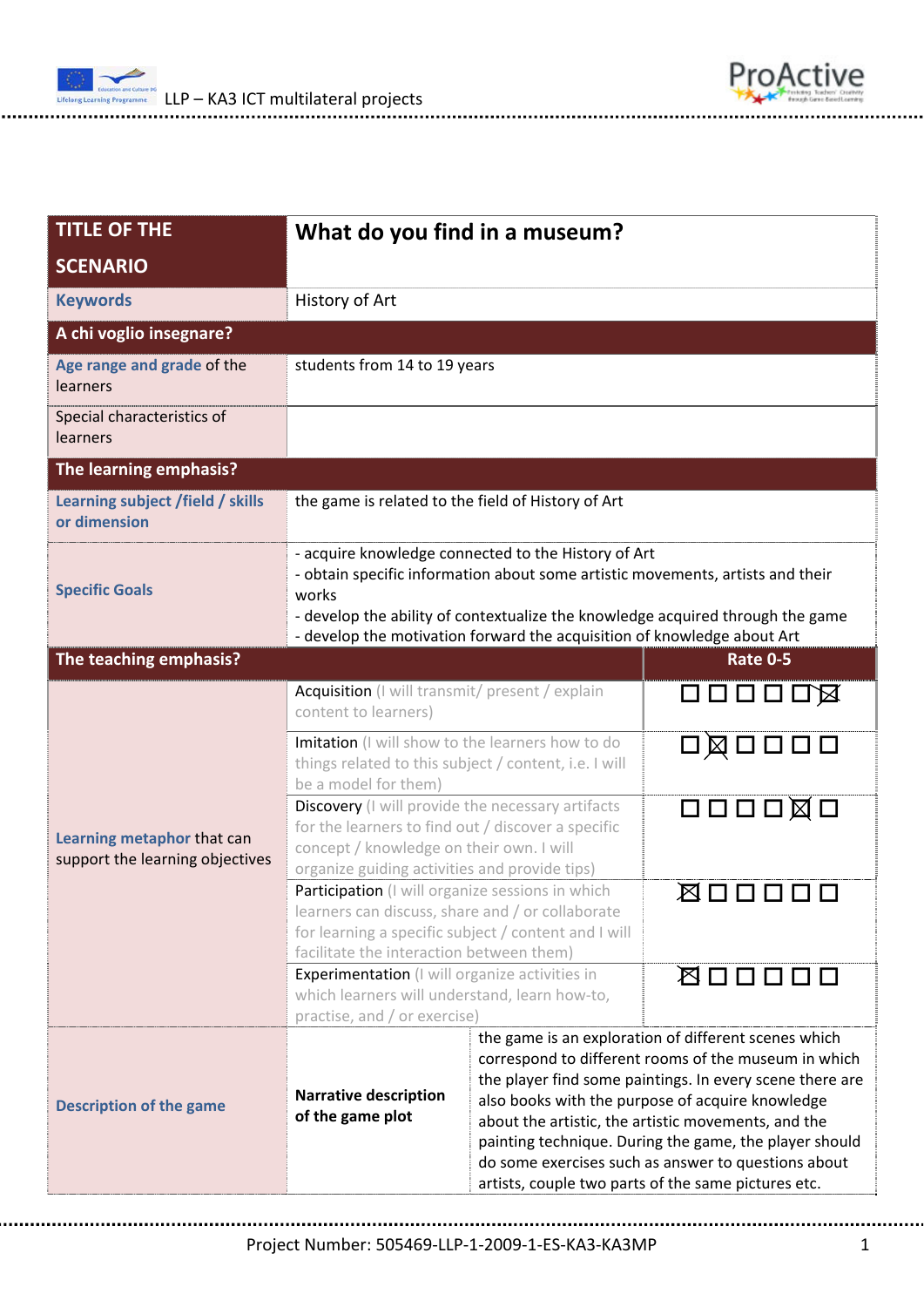



|                                                                                                   |                                                                                                                | <b>Goals</b>                                                                                                                                                                                                                 | the specific goal that the player should attain is to learn<br>and think about the information obtained during the<br>game     |                                                               |                                     |  |  |  |
|---------------------------------------------------------------------------------------------------|----------------------------------------------------------------------------------------------------------------|------------------------------------------------------------------------------------------------------------------------------------------------------------------------------------------------------------------------------|--------------------------------------------------------------------------------------------------------------------------------|---------------------------------------------------------------|-------------------------------------|--|--|--|
|                                                                                                   |                                                                                                                | <b>Rules</b>                                                                                                                                                                                                                 | the rules of the game are established by the flags and<br>conditions                                                           |                                                               |                                     |  |  |  |
|                                                                                                   |                                                                                                                | Challenge                                                                                                                                                                                                                    | the specific challenges of the game are connected with<br>the exercises that the player have to do for carrying on<br>the game |                                                               |                                     |  |  |  |
|                                                                                                   |                                                                                                                | there are feedback for every action done by the player.<br><b>Satisfaciton system</b><br>It is possible to foresee a reward system external to the<br>/feedback cycle<br>game, within a course of study (i.e. credits, vote) |                                                                                                                                |                                                               |                                     |  |  |  |
|                                                                                                   |                                                                                                                |                                                                                                                                                                                                                              |                                                                                                                                | <b>Learning</b><br>settings                                   | <b>Estimated</b><br>time            |  |  |  |
| narrative description of<br>learning activities - step by<br>step organization and<br>structuring |                                                                                                                | Before the game: the game doesn't require<br>learning activities, except for a lesson during<br>which the teacher/tutor can describe the game<br>and its goals, explain how to use the software<br>and plan the game session |                                                                                                                                | in the classroom                                              | 2 hours                             |  |  |  |
|                                                                                                   |                                                                                                                | During the game:                                                                                                                                                                                                             |                                                                                                                                | in the classroom<br>/ at home /<br>distance / online,<br>etc. | 20<br>minutes                       |  |  |  |
|                                                                                                   |                                                                                                                | After the game: reflection and discussion about<br>the experience of the game                                                                                                                                                |                                                                                                                                | in the classroom                                              | 2 hours                             |  |  |  |
|                                                                                                   |                                                                                                                |                                                                                                                                                                                                                              |                                                                                                                                |                                                               | Total: 2<br>hours and<br>20 minutes |  |  |  |
| How will I evaluate students?                                                                     |                                                                                                                |                                                                                                                                                                                                                              |                                                                                                                                |                                                               |                                     |  |  |  |
| <b>Evaluation approach</b>                                                                        |                                                                                                                | - Goup discussion<br>- Feedback from students                                                                                                                                                                                |                                                                                                                                |                                                               |                                     |  |  |  |
|                                                                                                   |                                                                                                                | What will learners need in order to achieve learning objectives?                                                                                                                                                             |                                                                                                                                |                                                               |                                     |  |  |  |
| <b>Prerequisite</b>                                                                               |                                                                                                                |                                                                                                                                                                                                                              | Previous knowledge: basic knowledge of the History of Art                                                                      |                                                               |                                     |  |  |  |
|                                                                                                   | guidelines for the use of the software, especially for the use of the controls<br><b>Setting and materials</b> |                                                                                                                                                                                                                              |                                                                                                                                |                                                               |                                     |  |  |  |
| What is needed to implement the scenario?                                                         |                                                                                                                |                                                                                                                                                                                                                              |                                                                                                                                |                                                               |                                     |  |  |  |
| <b>Application</b><br>involved                                                                    | Mandatory                                                                                                      | <e-adventure></e-adventure>                                                                                                                                                                                                  |                                                                                                                                |                                                               |                                     |  |  |  |
|                                                                                                   | Optional                                                                                                       |                                                                                                                                                                                                                              |                                                                                                                                |                                                               |                                     |  |  |  |
| Infrastructure /<br>equipment                                                                     | Mandatory                                                                                                      | The players should have at their disposal one laptop; they can also use only one<br>laptop by turns                                                                                                                          |                                                                                                                                |                                                               |                                     |  |  |  |
|                                                                                                   | Optional                                                                                                       |                                                                                                                                                                                                                              |                                                                                                                                |                                                               |                                     |  |  |  |
| <b>Learning resource type</b>                                                                     |                                                                                                                |                                                                                                                                                                                                                              |                                                                                                                                |                                                               |                                     |  |  |  |